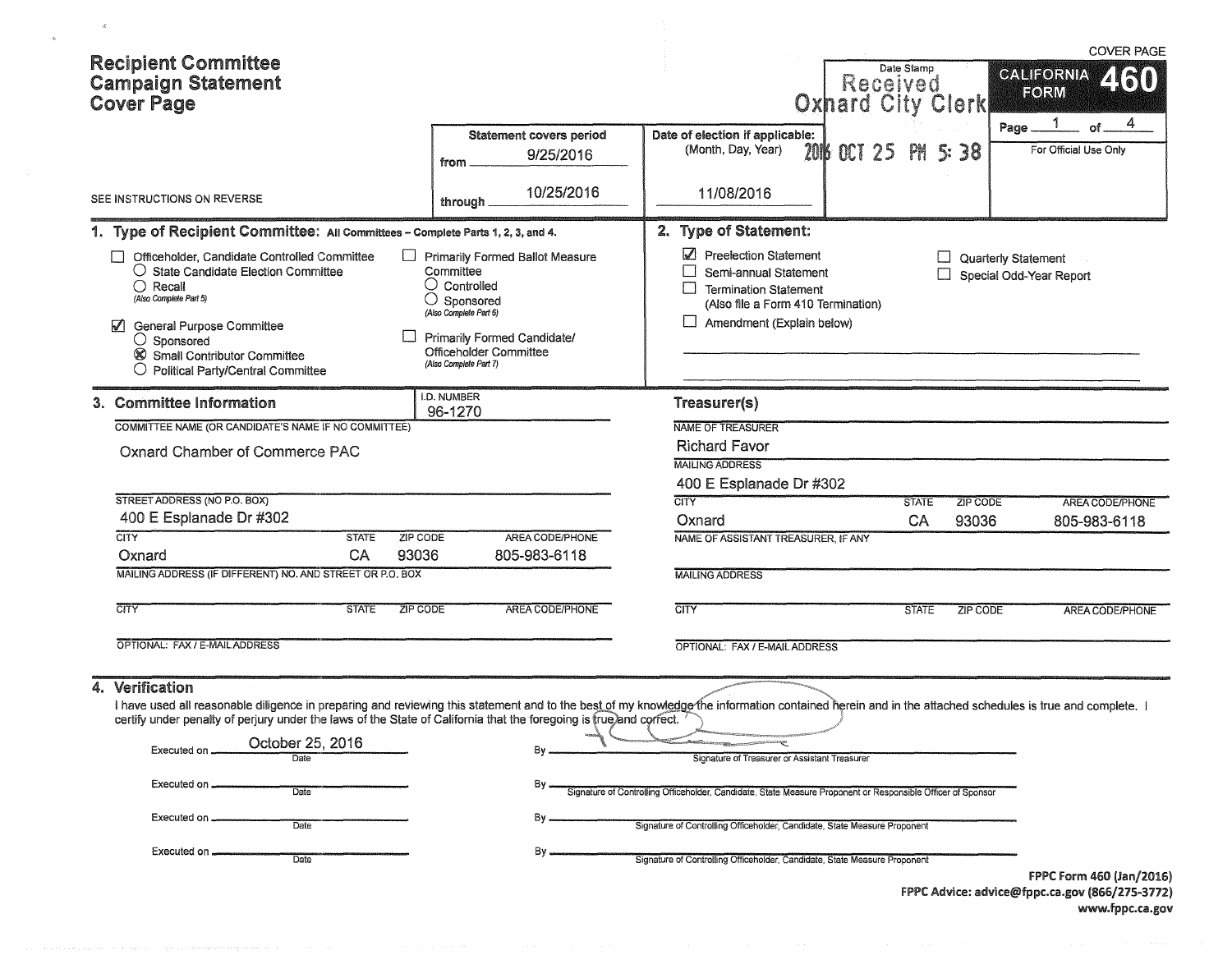| <b>Campaign Disclosure Statement</b>                                  | Amounts may be rounded |                                                            |                           |                                                                                                |          | <b>SUMMARY PAGE</b>                                    |                                                                                                                                                                                                                             |  |  |  |
|-----------------------------------------------------------------------|------------------------|------------------------------------------------------------|---------------------------|------------------------------------------------------------------------------------------------|----------|--------------------------------------------------------|-----------------------------------------------------------------------------------------------------------------------------------------------------------------------------------------------------------------------------|--|--|--|
| <b>Summary Page</b>                                                   |                        | to whole dollars.                                          |                           |                                                                                                | from     | <b>Statement covers period</b><br>9/25/2016            | <b>CALIFORNIA</b><br>460<br>FORM                                                                                                                                                                                            |  |  |  |
|                                                                       |                        |                                                            |                           |                                                                                                | through. | 10/25/2016                                             | Page $\frac{2}{\sqrt{1-\frac{4}{5}}}$ of $\frac{4}{\sqrt{1-\frac{4}{5}}}$                                                                                                                                                   |  |  |  |
| SEE INSTRUCTIONS ON REVERSE<br><b>NAME OF FILER</b>                   |                        |                                                            |                           |                                                                                                |          |                                                        | I.D. NUMBER                                                                                                                                                                                                                 |  |  |  |
| Oxnard Chamber of Commerce PAC                                        |                        |                                                            |                           |                                                                                                |          |                                                        | 96-1270                                                                                                                                                                                                                     |  |  |  |
| <b>Contributions Received</b>                                         |                        | Column A<br>TOTAL THIS PERIOD<br>(FROM ATTACHED SCHEDULES) |                           | Column B<br>CALENDAR YEAR<br>TOTAL TO DATE                                                     |          |                                                        | <b>Calendar Year Summary for Candidates</b><br>Running in Both the State Primary and                                                                                                                                        |  |  |  |
|                                                                       |                        | 600                                                        | s.                        |                                                                                                | 6070     | <b>General Elections</b>                               |                                                                                                                                                                                                                             |  |  |  |
|                                                                       |                        | $\Omega$                                                   |                           |                                                                                                | $\Omega$ |                                                        | 1/1 through 6/30<br>7/1 to Date                                                                                                                                                                                             |  |  |  |
|                                                                       |                        | 600                                                        |                           |                                                                                                | 6070     | 20. Contributions                                      |                                                                                                                                                                                                                             |  |  |  |
|                                                                       |                        | $\Omega$                                                   |                           |                                                                                                | $\Omega$ | Received                                               | $s$ $s$                                                                                                                                                                                                                     |  |  |  |
|                                                                       |                        | 600                                                        |                           |                                                                                                | 6070     | 21. Expenditures<br>Made                               |                                                                                                                                                                                                                             |  |  |  |
|                                                                       |                        |                                                            |                           |                                                                                                |          |                                                        |                                                                                                                                                                                                                             |  |  |  |
| <b>Expenditures Made</b>                                              |                        | 2000                                                       |                           |                                                                                                | 12050    |                                                        | <b>Expenditure Limit Summary for State</b>                                                                                                                                                                                  |  |  |  |
|                                                                       |                        |                                                            | $\mathbf{R}$              |                                                                                                | 0        | <b>Candidates</b>                                      |                                                                                                                                                                                                                             |  |  |  |
|                                                                       |                        | 0<br>2000                                                  |                           |                                                                                                | 12050    |                                                        | 22. Cumulative Expenditures Made*                                                                                                                                                                                           |  |  |  |
|                                                                       |                        |                                                            |                           | $\mathbf{s}$                                                                                   |          |                                                        | (If Subject to Voluntary Expenditure Limit)                                                                                                                                                                                 |  |  |  |
|                                                                       |                        | $\mathbf 0$                                                |                           |                                                                                                | 0        | Date of Election                                       | Total to Date                                                                                                                                                                                                               |  |  |  |
|                                                                       |                        | $\mathbf 0$                                                |                           |                                                                                                | $\Omega$ | (mm/dd/yy)                                             |                                                                                                                                                                                                                             |  |  |  |
|                                                                       |                        | 2000                                                       | $\mathfrak{P}_\mathbf{h}$ |                                                                                                | 12050    |                                                        |                                                                                                                                                                                                                             |  |  |  |
| <b>Current Cash Statement</b>                                         |                        |                                                            |                           |                                                                                                |          |                                                        | $S_2$ and $S_3$ and $S_4$ and $S_5$ and $S_6$ and $S_7$ and $S_8$ and $S_9$ and $S_9$ and $S_9$ and $S_9$ and $S_9$ and $S_9$ and $S_9$ and $S_9$ and $S_9$ and $S_9$ and $S_9$ and $S_9$ and $S_9$ and $S_9$ and $S_9$ and |  |  |  |
| 12. Beginning Cash Balance  Previous Summary Page, Line 16 \$         |                        | 3015                                                       |                           | To calculate Column B,                                                                         |          |                                                        |                                                                                                                                                                                                                             |  |  |  |
|                                                                       |                        | 600                                                        |                           | add amounts in Column                                                                          |          |                                                        |                                                                                                                                                                                                                             |  |  |  |
|                                                                       |                        | $\Omega$                                                   |                           | A to the corresponding<br>amounts from Column B                                                |          | *Amounts in this section may be different from amounts |                                                                                                                                                                                                                             |  |  |  |
|                                                                       |                        | 2000                                                       |                           | of your last report. Some                                                                      |          | reported in Column B.                                  |                                                                                                                                                                                                                             |  |  |  |
| 16. ENDING CASH BALANCE Add Lines 12 + 13 + 14, then subtract Line 15 | S                      | 1615                                                       |                           | amounts in Column A may<br>be negative figures that                                            |          |                                                        |                                                                                                                                                                                                                             |  |  |  |
| If this is a termination statement, Line 16 must be zero.             |                        |                                                            |                           | should be subtracted from<br>previous period amounts. If                                       |          |                                                        |                                                                                                                                                                                                                             |  |  |  |
|                                                                       |                        |                                                            |                           | this is the first report being<br>filed for this calendar year,<br>only carry over the amounts |          |                                                        |                                                                                                                                                                                                                             |  |  |  |
| <b>Cash Equivalents and Outstanding Debts</b>                         |                        |                                                            |                           | from Lines 2, 7, and 9 (if                                                                     |          |                                                        |                                                                                                                                                                                                                             |  |  |  |
|                                                                       | S                      |                                                            |                           | any).                                                                                          |          |                                                        |                                                                                                                                                                                                                             |  |  |  |
|                                                                       |                        |                                                            |                           |                                                                                                |          |                                                        | FPPC Form 460 (Jan/2016)                                                                                                                                                                                                    |  |  |  |
|                                                                       |                        |                                                            |                           |                                                                                                |          |                                                        | FPPC Advice: advice@fppc.ca.gov (866/275-3772)                                                                                                                                                                              |  |  |  |

FPPC Advice: advice@fppc.ca.gov (866/275-3772) www.fppc.ca.gov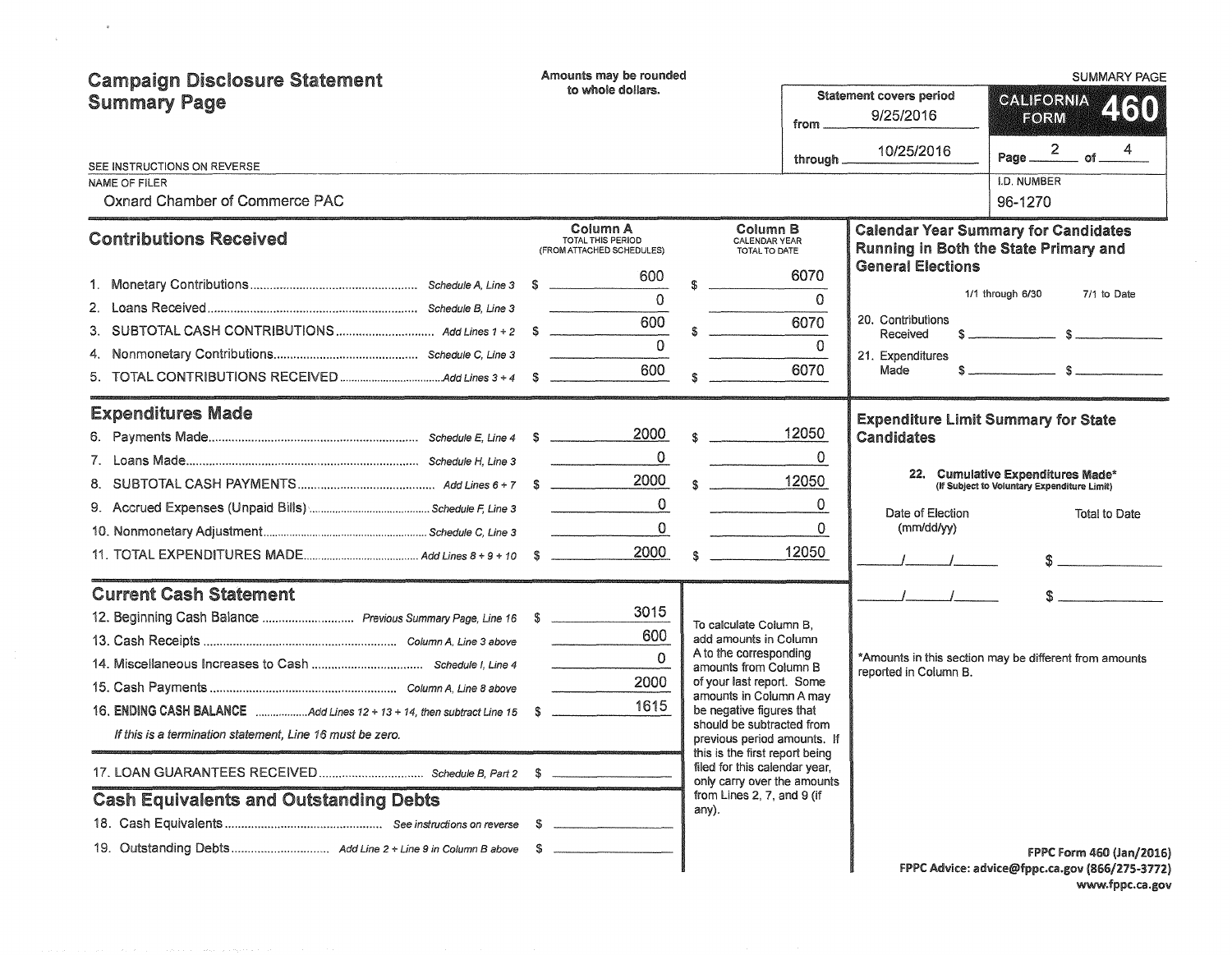| <b>Schedule A</b>       | <b>Monetary Contributions Received</b>                                                                                                                                                                                                  | Amounts may be rounded<br>to whole dollars.                                 |                                                                                                     | <b>Statement covers period</b><br>9/25/2016<br>from<br>10/25/2016<br>through $-$ | SCHEDULE A<br><b>CALIFORNIA</b><br>260<br>FORM<br>3<br>of $ 4$<br>Page _ |                                        |                                                      |                                          |
|-------------------------|-----------------------------------------------------------------------------------------------------------------------------------------------------------------------------------------------------------------------------------------|-----------------------------------------------------------------------------|-----------------------------------------------------------------------------------------------------|----------------------------------------------------------------------------------|--------------------------------------------------------------------------|----------------------------------------|------------------------------------------------------|------------------------------------------|
| NAME OF FILER           | SEE INSTRUCTIONS ON REVERSE<br>Oxnard Chamber of Commerce PAC                                                                                                                                                                           |                                                                             |                                                                                                     |                                                                                  |                                                                          | I.D. NUMBER<br>96-1270                 |                                                      |                                          |
| DATE<br><b>RECEIVED</b> | FULL NAME, STREET ADDRESS AND ZIP CODE OF CONTRIBUTOR<br>(IF COMMITTEE, ALSO ENTER I.D. NUMBER)                                                                                                                                         | <b>CONTRIBUTOR</b><br>CODE *                                                | IF AN INDIVIDUAL, ENTER<br>OCCUPATION AND EMPLOYER<br>(IF SELF-EMPLOYED, ENTER NAME<br>OF BUSINESS) | <b>AMOUNT</b><br>RECEIVED THIS<br>PERIOD                                         | <b>CUMULATIVE TO DATE</b><br><b>CALENDAR YEAR</b><br>(JAN. 1 - DEC. 31)  |                                        |                                                      | PER ELECTION<br>TO DATE<br>(IF REQUIRED) |
| 9/30/2016               | THRU INTERMEDIARY OXNARD CHAMBER<br>400 E ESPLANADE DR #302<br>OXNARD CA 93036                                                                                                                                                          | $\square$ IND<br>$\Box$ COM<br>■ОТН<br>$\square$ PTY<br>$\square$ scc       |                                                                                                     | 600                                                                              |                                                                          |                                        |                                                      |                                          |
|                         | ALL ARE VOLUNTARY CONTRIBUTIONS<br>FOR \$50 PER YEAR<br>NON EQUAL \$100 OR MORE                                                                                                                                                         | $\square$ IND<br>$\Box$ COM<br>$\Box$ OTH<br>$\square$ PTY<br>$\square$ scc |                                                                                                     |                                                                                  |                                                                          |                                        |                                                      |                                          |
|                         |                                                                                                                                                                                                                                         | $\square$ IND<br>$\square$ COM<br>□отн<br>$\Box$ PTY<br>$\square$ scc       |                                                                                                     |                                                                                  |                                                                          |                                        |                                                      |                                          |
|                         |                                                                                                                                                                                                                                         | $\square$ IND<br>$\Box$ COM<br>$\Box$ OTH<br>$\Box$ PTY<br>$\square$ SCC    |                                                                                                     |                                                                                  |                                                                          |                                        |                                                      |                                          |
|                         |                                                                                                                                                                                                                                         | $\Box$ IND<br>$\Box$ COM<br>$\Box$ OTH<br>$\Box$ PTY<br>$\square$ scc       |                                                                                                     |                                                                                  |                                                                          |                                        |                                                      |                                          |
|                         |                                                                                                                                                                                                                                         |                                                                             | <b>SUBTOTAL \$</b>                                                                                  | 600                                                                              |                                                                          |                                        |                                                      |                                          |
|                         | <b>Schedule A Summary</b><br>1. Amount received this period - itemized monetary contributions.                                                                                                                                          |                                                                             |                                                                                                     | 0                                                                                |                                                                          | *Contributor Codes<br>IND - Individual | COM - Recipient Committee<br>(other than PTY or SCC) |                                          |
|                         | 2. Amount received this period - unitemized monetary contributions of less than \$100 \$<br>3. Total monetary contributions received this period.<br>(Add Lines 1 and 2. Enter here and on the Summary Page, Column A, Line 1.)TOTAL \$ |                                                                             |                                                                                                     | 600<br>600                                                                       |                                                                          | PTY - Political Party                  | OTH - Other (e.g., business entity)                  | SCC - Small Contributor Committee        |

FPPC Form 460 (Jan/2016) FPPC Advice: advice@fppc.ca.gov (866/275-3772) www.fppc.ca.gov